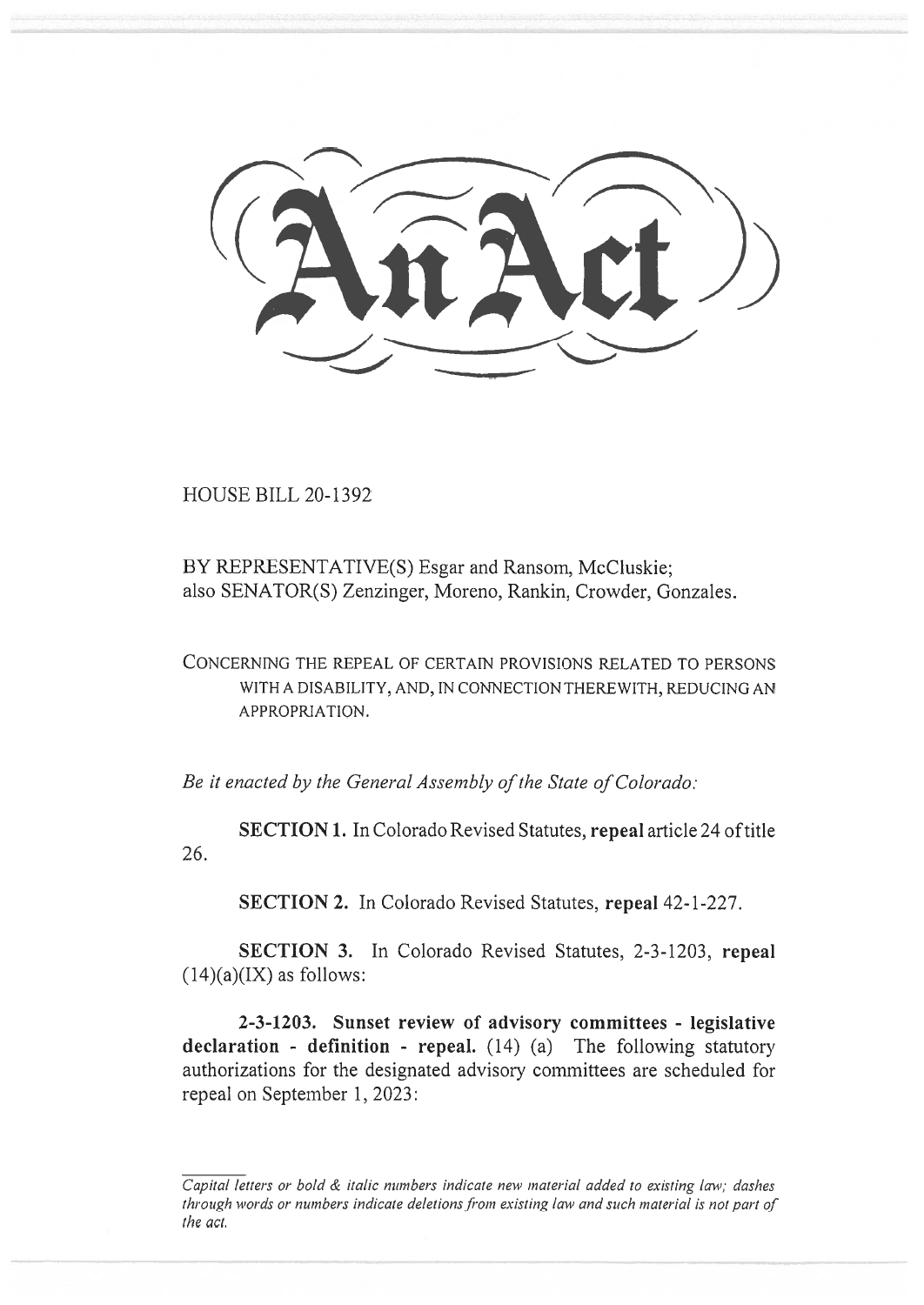$(IX)$  The Colorado advisory council for persons with disabilities created in section 26-24-103;

**SECTION 4.** In Colorado Revised Statutes, 27-67-109, **amend** (3) as follows:

**27-67-109. Child and youth mental health services standards advisory board.** (3) In making appointments to the advisory board, the state department must include representation by at least one member who is a person with a disability, as defined in section  $26-24-102(2)$ ; a family member of a person with a disability, or a member of an advocacy group for persons with disabilities, provided that the other requirements of subsection (2) of this section are met.

**SECTION 5.** In Colorado Revised Statutes, **amend** 42-1-226 as follows:

**42-1-226. Disabled parking education and enforcement fund created.** There is hereby created in the state treasury the disabled parking education and enforcement fund, which consists of **moneys** MONEY collected pursuant to this section and section 42-4-1208 (6) and (7). The general assembly shall appropriate the moneys MONEY in the fund for the purposes specified in sections  $42-1-227$ , 42-3-204 and 42-4-1208. Unexpended and unencumbered moneys MONEY in the fund at the end of a fiscal year shall rcmain REMAINS in the fund and shall not be credited or transferred to the general fund or another fund. The department may accept gifts, grants, or donations from private or public sources for the purposes of this section. All private and public funds received through gifts, grants, or donations shall MUST be transmitted to the state treasurer, who shall credit the **moneys** MONEY to the fund.

**SECTION 6.** In Colorado Revised Statutes, 42-3-204, **amend**   $(2)(d)$  introductory portion and  $(5)(d)$  as follows:

**42-3-204. Reserved parking for persons with disabilities applicability - definitions - rules.** (2) **Administration by the department.** (d) **Department to establish forms - rules.** The department in-consultation with the Colorado advisory council for persons with disabilities, created in section  $26-24-103$ , shall promulgate a rule creating an application and renewal form that:

PAGE 2-HOUSE BILL 20-1392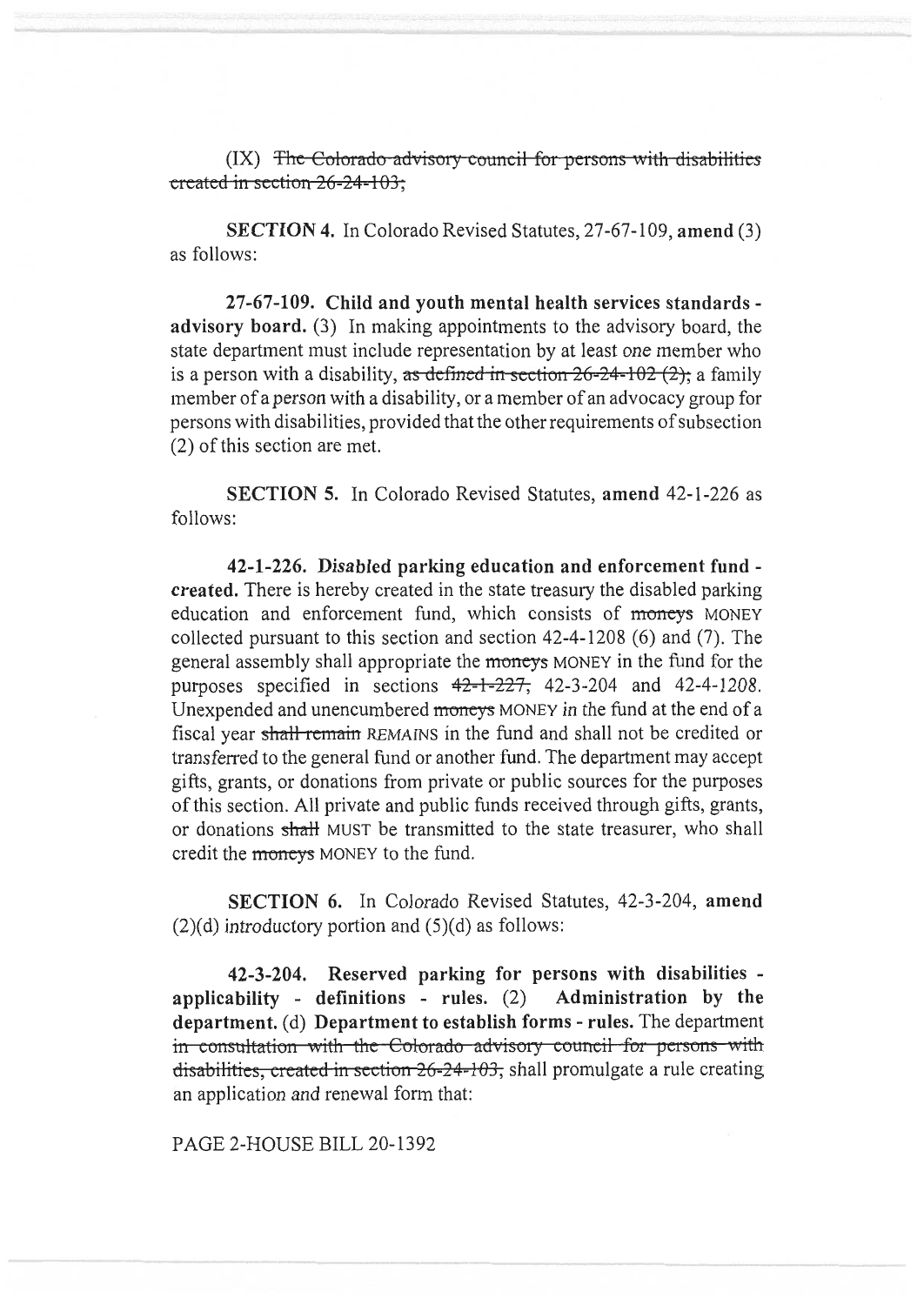(5) Issuance of plate or placard - rules. (d) Department to give notice of rights and responsibilities. When a person files an application for issuance or renewal of an identifying plate or placard under this section, the department shall provide to the applicant an informational pamphlet or other informational source, developed by the department, that describes reserved parking and the rights and responsibilities of the holders of identifying plates or placards. The department in consultation with the Colorado advisory council for persons with disabilities, created in section 26-24-103, shall develop the pamphlet or other informational source.

SECTION 7. Appropriation - adjustments to 2020 long bill. To implement this act, the general fund appropriation made in the annual general appropriation act for the 2020-21 state fiscal year to the department of human services for use by the special purpose division for the Colorado advisory council for persons with disabilities is decreased by \$238,497 and the related FTE is decreased by 1.0 FTE.

SECTION 8. Safety clause. The general assembly hereby finds,

## PAGE 3-HOUSE BILL 20-1392